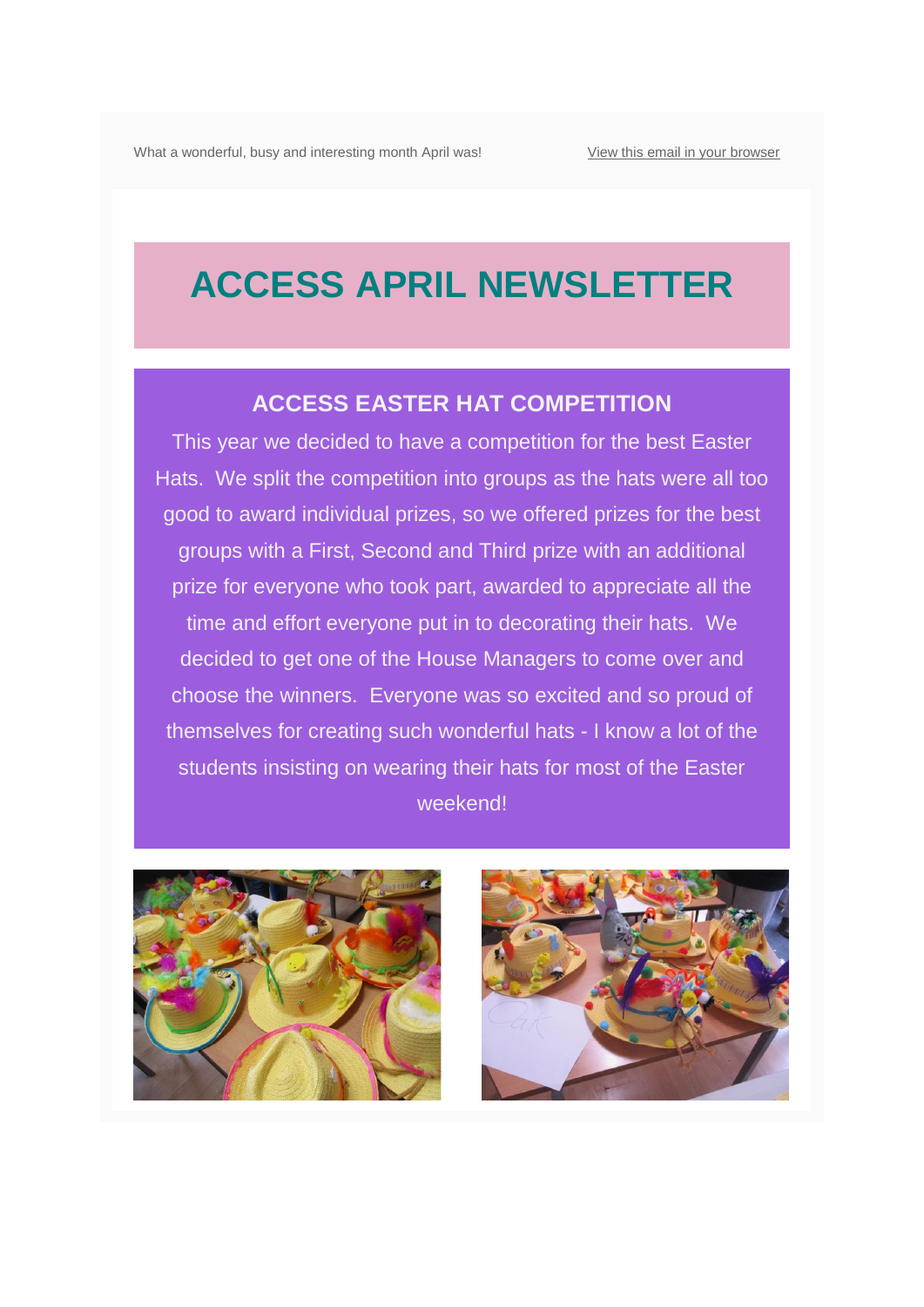



#### **SAILING TRIP TO WOOLVERSTONE MARINA**

**We wanted to try something different this year after one of the students parents had suggested they would like their son to go sailing! Happy to oblige we started our research and found this wonderful opportunity. Unfortunately we were restricted on numbers for this trip but we had discussions with the students and a group was organised to go visit the marina the 24th April. Everybody had a really lovely day and although the weather could have been better nobody got too wet. Due to the success of the trip and the obvious enjoyment of everyone who participated we are hoping to organise two more trips this year in August, taking some different students if they would like to attend - fingers crossed the weather will be glorious and we will have another fantastic day out.**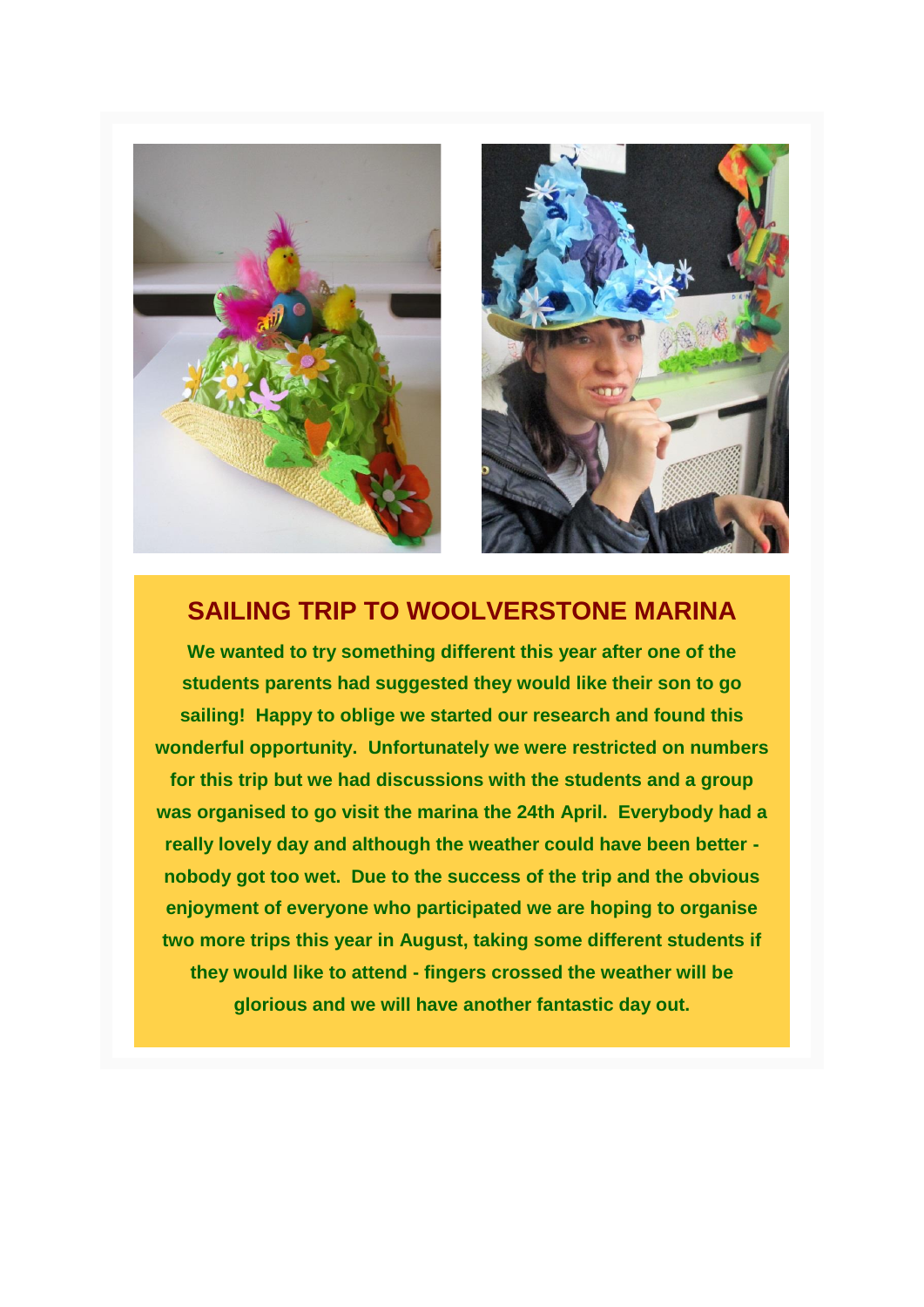







## **FUNDAY JULY 28TH 2017**

#### **'A DAY AT THE RACES'**

Just thought I would give you all a sneak preview of the date and theme of this years family funday! Don't worry official letters with full details will be sent out as normal, giving you all the relevant information. If you are not on our postal mailing list and you would like more information please send me an email to clarestalker@ecarec.co.uk with your name and address and we will post you the information.

## **COOKING SESSIONS IN ACCESS**

We have 47 students attending Access every week, some attend every single day and some attend for just one or two sessions - but most of the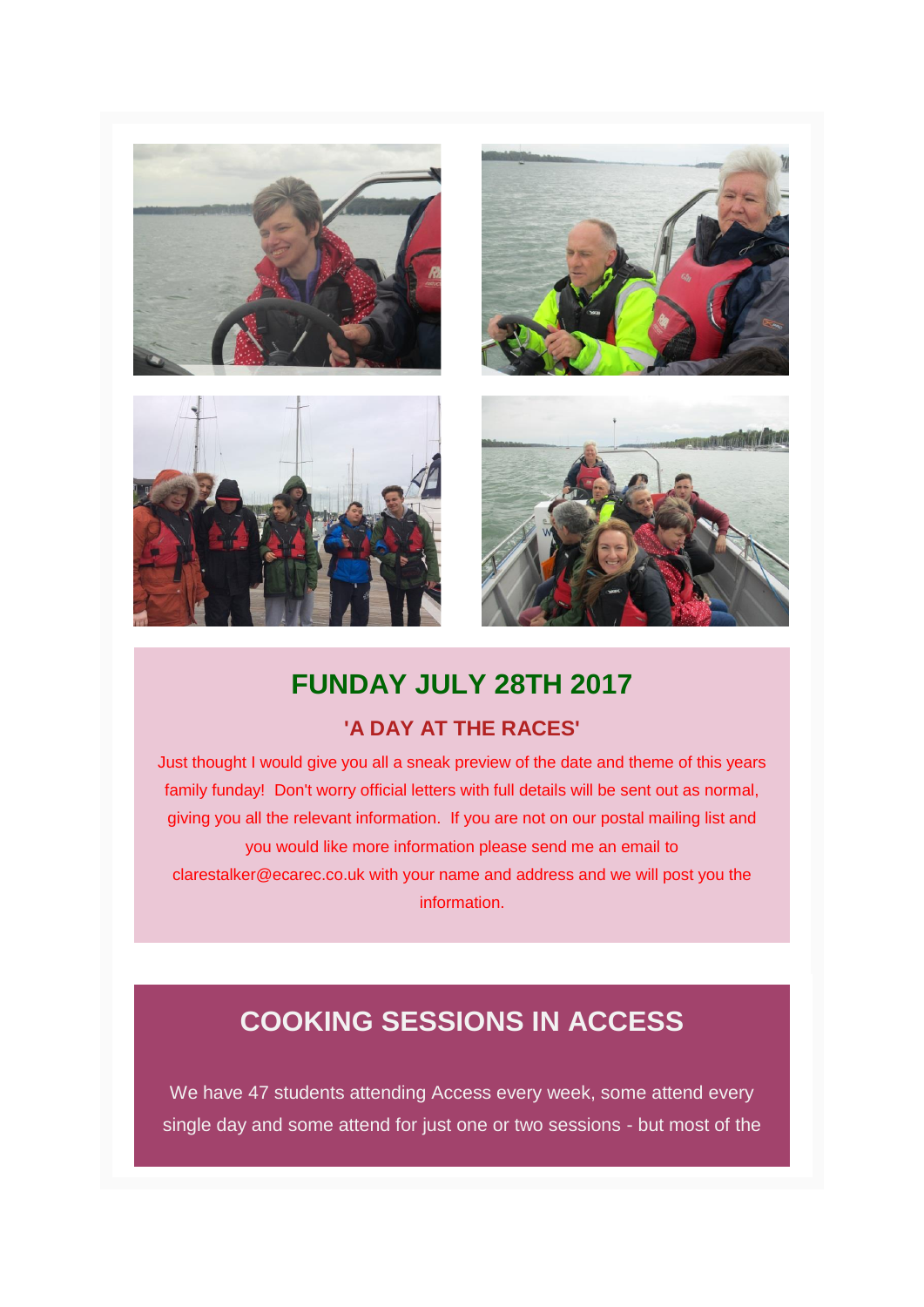students get to participate in one cooking session every week. All of the cooking sessions in the main house are co-ordinated by staff member Carol, and it is not as easy as it may seem to plan up to six sessions every week taking in to account differing abilities and requirements. Each group cooks the same meal/dish/cake throughout the week but when deciding on what to cook we have to consider the cost of ingredients, we also have to check there are enough elements to the recipe to ensure the process takes long enough to be worthwhile. We also like to be sure that as many

different skills are utilised - for example, chopping, mixing, weighing, grating, then we need to add in other skills such as Maths and English how much did individual ingredients cost, how much was the total cost of the dish, how many portions can we make and how do we spell certain

ingredients, and what describing words would we use throughout the process. Carol has to recalculate all the recipe quantities to ensure there is enough, or not too much of the ingredients for the different size groups,

we also try to ensure that what we create is healthy or appropriately portioned as part of a balanced daily diet when we make things that aren't

healthy such as the delicious cakes we made one week this month. We also have two sensory cooking sessions that take place each week in Hazel, these are planned by Jeri and Heidi, in these sessions we need to

take in to consideration all of the same things as we do in the other cooking sessions but we also need to look at the types of ingredients used so the clients get a wonderful sensory experience from the process as well as creating a healthy dish. Products we like to use in these sessions include pasta, rice, different breads, dried fruit, and as many different vegetables and fresh fruit as possible.

It would be interesting to find out if any of the samples actually make it home with the students, or if they ensure everything has gone before they have to share!!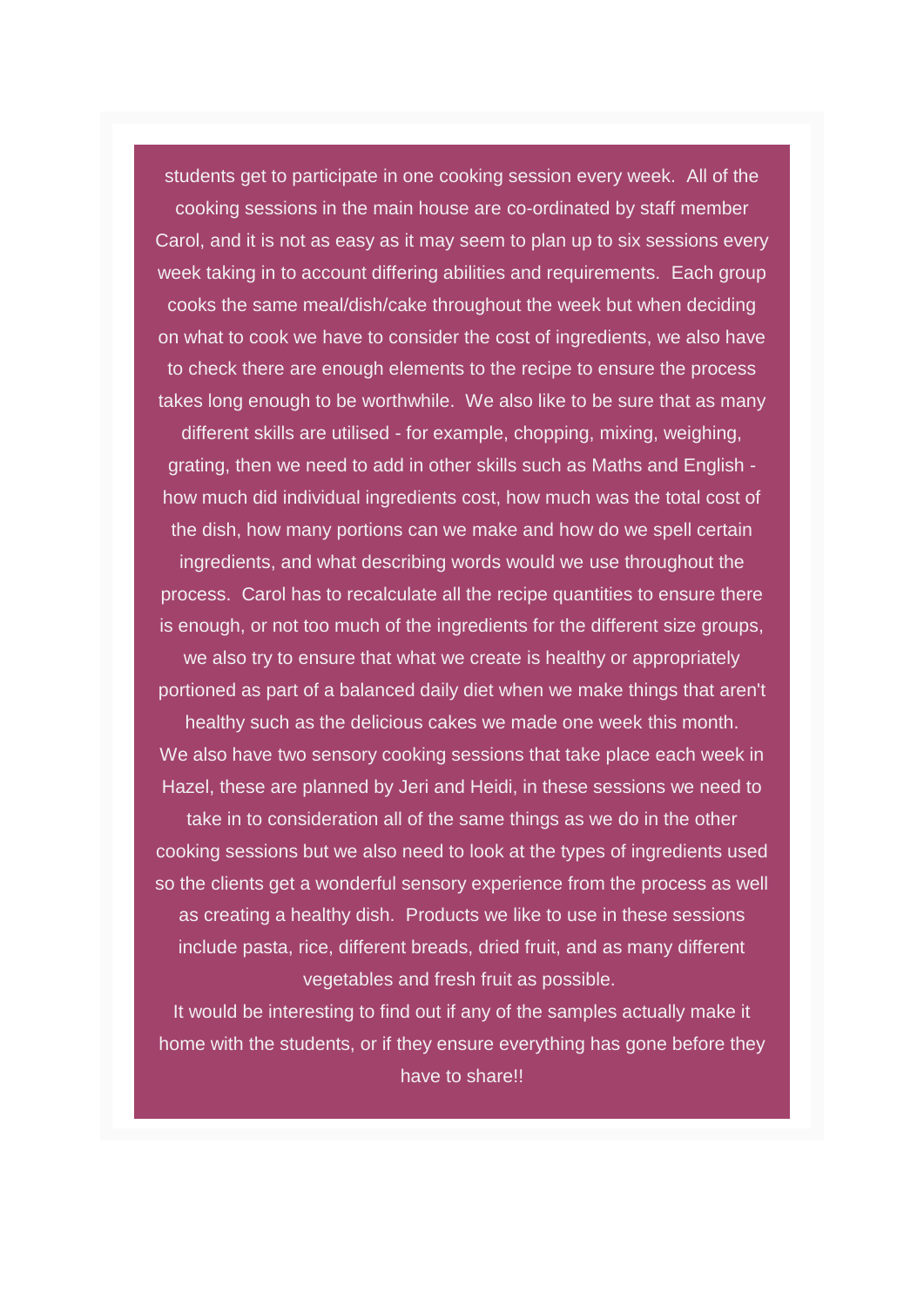

## ACCESS DEVELOPMENT PLANS

After discussions with staff and students we would really like to develop a technology area with computers, ipads and maybe even an android phone or two that the students can utilise to learn how to use the internet, send emails, create documents and stay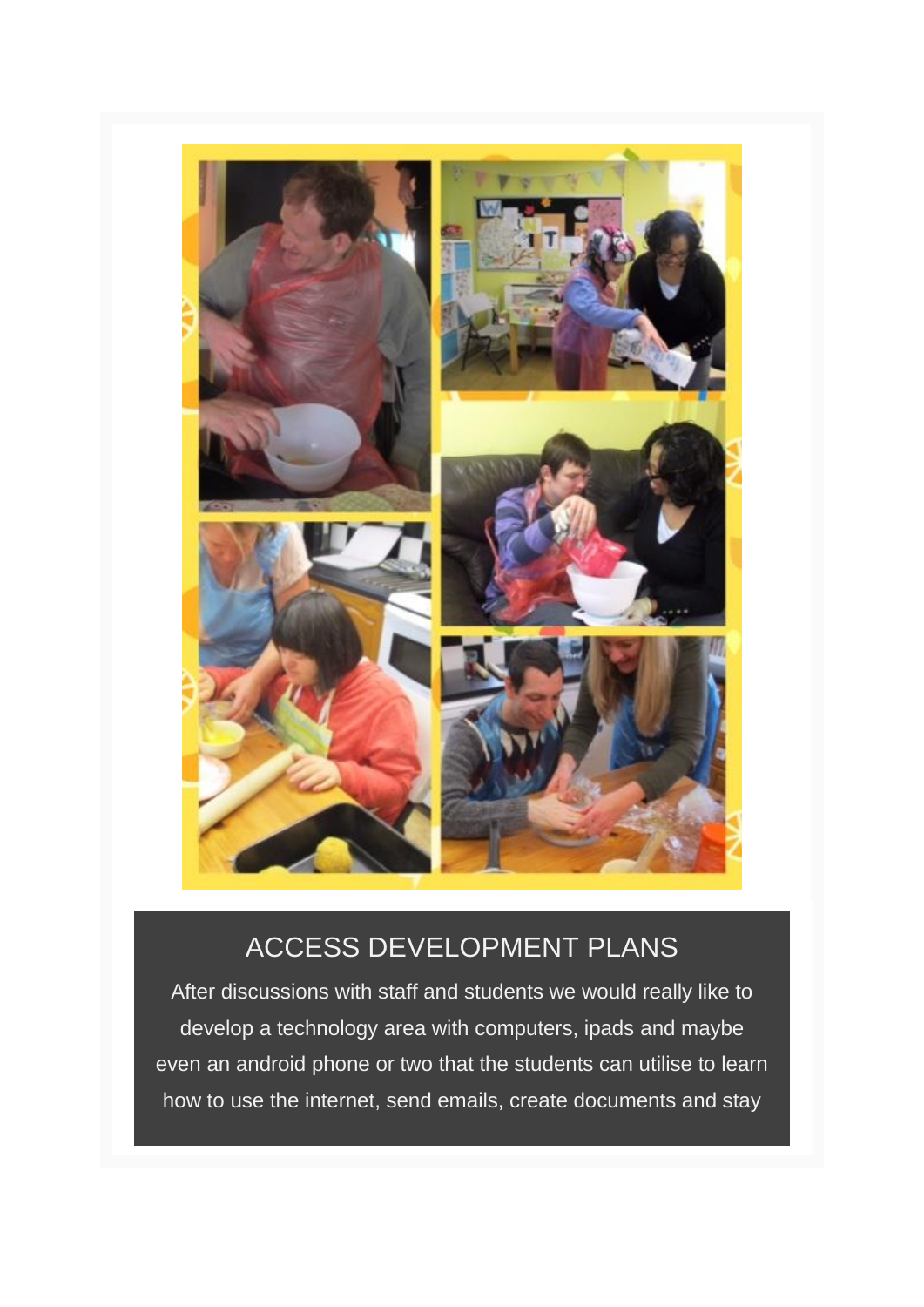up to date with new technology. Some of the students are a whizz on the computer and we would really like these students to be involved in helping their peers. We are currently looking at methods of raising the finances to support this opportunity and have been donated an Apple Mac as well as staff looking at ways of perhaps doing a sponsored event. If anyone is in the process of upgrading their computer/tablet/phone and have one that is in good working order that they would like to donate or sell to us it would be greatly appreciated. Please get in touch with clarestalker@ecarec.co.uk if there is anything you feel you could help with.

#### MONTHLY POP UP CAFE

We will be starting a monthly pop up café in the not too distant future, with a view to developing a work experience opportunity for the students. Different groups will be in charge of the café each month, going out to purchase products and ingredients. The group will then set up the café, prepare their goods, and make and serve anyone who would like to call in. We have been donated a till by a business in Sudbury, so the students can hopefully spend a full day experiencing what goes into the running of a café!! We still have lots of planning and organising to do and as soon as we have information of our first date we will be in touch with the details.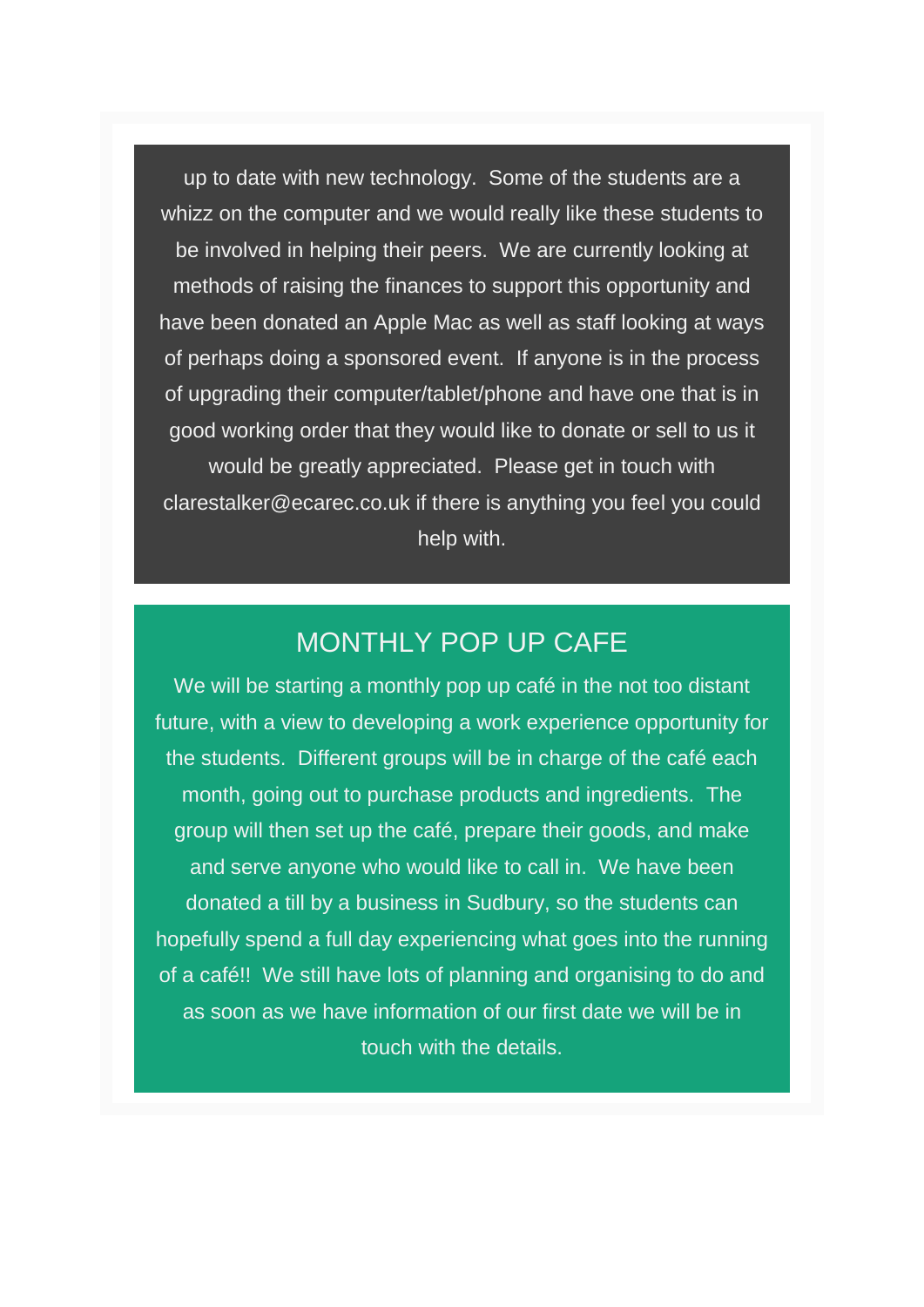# **ACTIVITIES COMING UP IN ACCESS**

#### **MAY**

In May we are planning to visit Daws Hall Farm to try our hand at orienteering, making a campfire and a bit of bush craft, this should be an interesting day with the students getting the opportunity to learn lots of new skills.

#### **JUNE**

In June we are going to Pleasurewood Hills! A lot of the students have been here before, but our last visit was 2015. Students are keen to return and those that enjoy the scary rides will have a wonderful day out.

#### **AUGUST**

A group of us have booked to go to Theatre to see Pater Pan one evening in August, we will be eating dinner at Access before going to have a lovely evening with the boy that never grew up.

### **PLEASE NOTE OUR NEXT CLOSURE WILL BE THE BANK HOLIDAY ON MONDAY 29TH MAY**

## **ACCESS CLOSURES FOR 2017**

Closed Monday 29th May 2017 Re-opens Tuesday 30th May 2017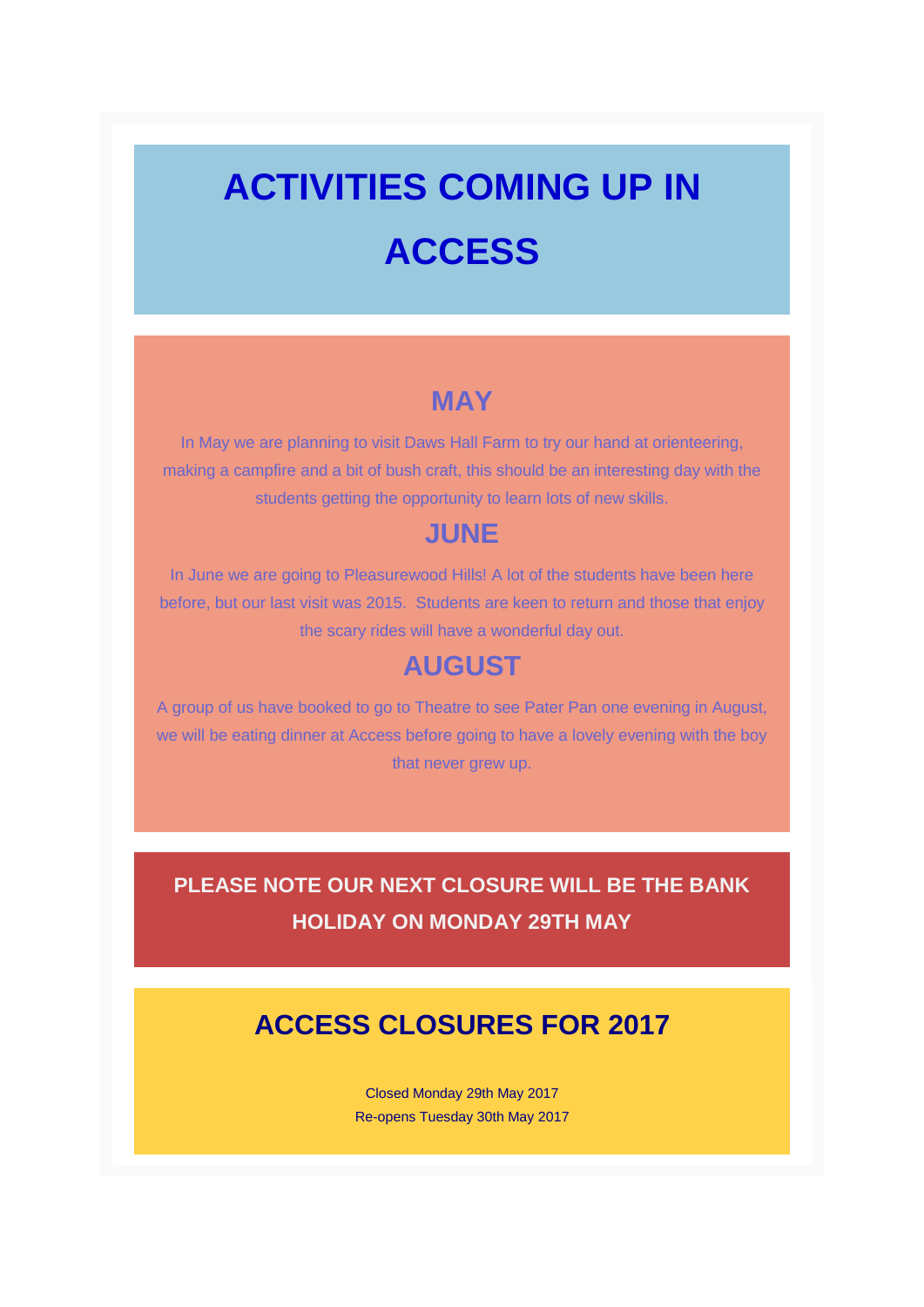Closed Monday 3rd July 2017 Re-opens Tuesday 4th July 2017

Closed Monday 28th August 2017 Re-opens Tuesday 29th August 2017

Closed Monday 4th September 2017 Re-opens Monday 18th September 2017

Closed Monday 25th December 2017 Re-opens Wednesday 3rd January 2018



*Copyright © \*|2017|\* \*|Essex Care Consortium|\*, All rights reserved.*

**Our mailing address is:** clarestalker@ecarec.co.uk

Want to change how you receive these emails? You ca[n update your preferences](https://ecarec.us13.list-manage.com/profile?u=f08d9ae3e4436254afcfad645&id=8913c488d6&e=%5bUNIQID%5d) or [unsubscribe from this list](https://ecarec.us13.list-manage.com/unsubscribe?u=f08d9ae3e4436254afcfad645&id=8913c488d6&e=%5bUNIQID%5d&c=fdc65b3b69)

This email was sent to  $\leq$  Test Email Address >>

*[why did I get this?](https://ecarec.us13.list-manage.com/about?u=f08d9ae3e4436254afcfad645&id=8913c488d6&e=%5bUNIQID%5d&c=fdc65b3b69)* [unsubscribe from this list](https://ecarec.us13.list-manage.com/unsubscribe?u=f08d9ae3e4436254afcfad645&id=8913c488d6&e=%5bUNIQID%5d&c=fdc65b3b69) [update subscription preferences](https://ecarec.us13.list-manage.com/profile?u=f08d9ae3e4436254afcfad645&id=8913c488d6&e=%5bUNIQID%5d) Essex Care Consortium Ltd · Maldon Road · Birch · Colchester, Essex CO2 0NU · United Kingdom